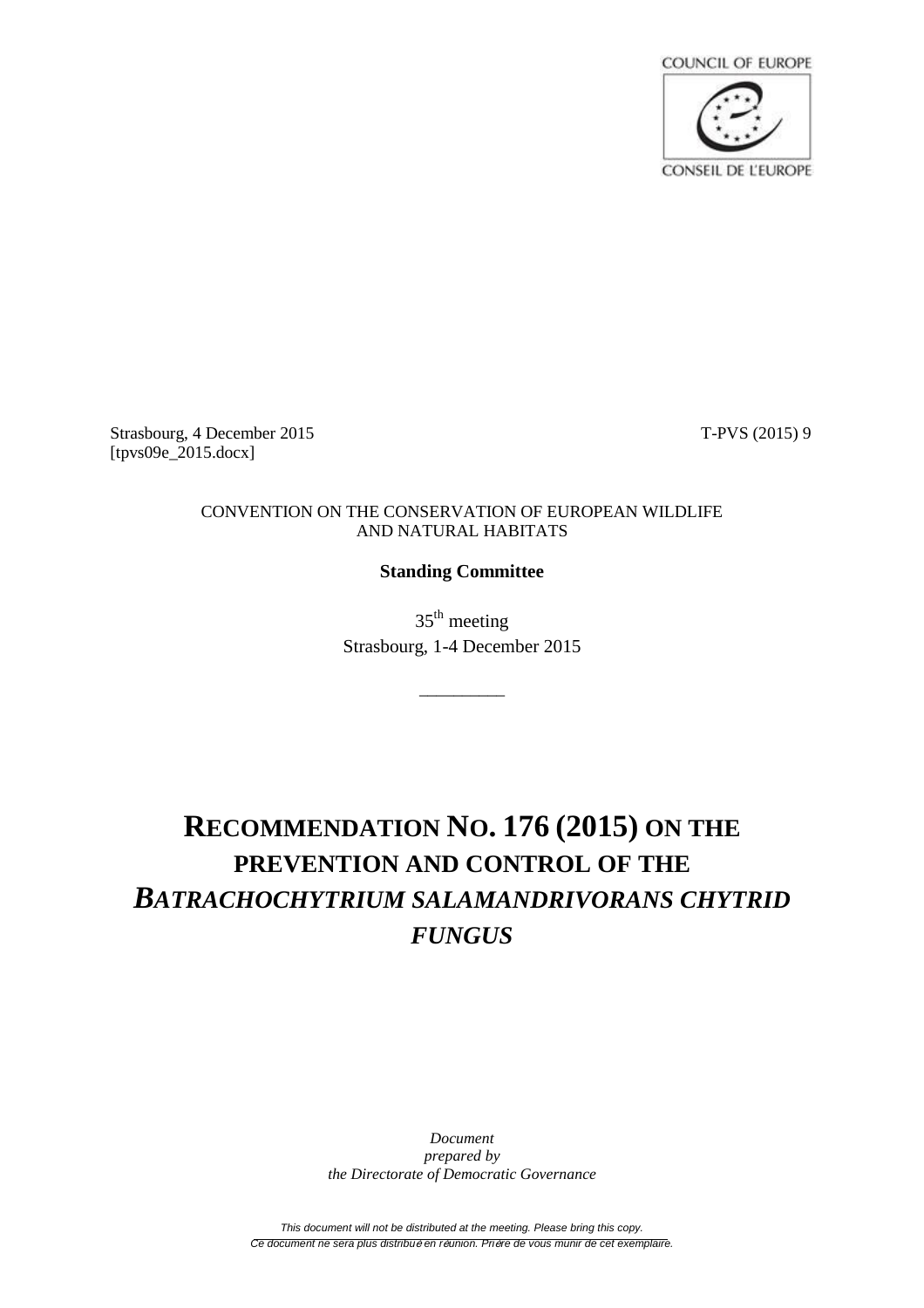**COUNCIL OF EUROPE** 



Convention on the Conservation of European Wildlife and Natural Habitats

## **Recommendation No. 176 (2015) of the Standing Committee, adopted on 4 December 2015, on the prevention and control of the Batrachochytrium salamandrivorans chytrid fungus**

The Standing Committee to the Convention on the Conservation of European Wildlife and Natural Habitats, acting under the terms of Article 14 of the Convention,

Having regard to the aims of the convention, which are to conserve wild flora and fauna and their natural habitats;

Recalling that Article 3 of the convention requires Parties to take the necessary steps to promote national policies for the conservation of wild flora, wild fauna and natural habitats, with particular attention to endangered and vulnerable species, especially endemic ones, and endangered habitats;

Stressing that according to the [Global Amphibian Assessment \(GAA\),](http://www.iucnredlist.org/initiatives/amphibians) 43% of amphibian species are declining in populations, and 32% are threatened;

Noting that emerging fungal and fungal-like diseases are an increasingly important threat, causing population declines and extinctions of amphibians, the most threatened class of vertebrates;

Taking note with apprehension of the mass mortality and massive population declines (96% decline) in populations of Salamandra salamandra in the Netherlands caused by a novel chytrid fungus, the Batrachochytrium salamandrivorans;

Worried about the fact that once the Batrachochytrium salamandrivorans emerges in an area there is no method to mitigate its effects or to treat amphibian populations against it, making this fungal disease likely to have devastating effect on European salamander and newt biodiversity;

Noting that the disease is native of Asia and that it was introduced into Europe through the importing of exotic species mainly for pet trade purposes;

Recalling that the epidemiological impact of the trade is significant and may negatively affect conservation and trade economics;

Recalling that under Article 11, paragraph 2.b of the Convention, each Contracting Party undertakes to strictly control the introduction of non-native species;

Recalling [Recommendation](https://wcd.coe.int/ViewDoc.jsp?id=1488695&Site=&BackColorInternet=B9BDEE&BackColorIntranet=FFCD4F&BackColorLogged=FFC679) No. 99 (2003) of the Standing Committee on the European Strategy on Invasive Alien Species (IAS);

Aware that there are bio-security risks associated to importing animals the provenance and pathogens of which may be unknown;

Recalling the CBD Technical Series No. 48 on [Pets, Aquarium, and Terrarium Species: Best Practices](https://www.cbd.int/doc/publications/cbd-ts-48-en.pdf)  [for Addressing Risks to Biodiversity,](https://www.cbd.int/doc/publications/cbd-ts-48-en.pdf) which notes that there are significant gaps in global regulations of infectious disease and suggests risk assessment and screening approaches to potentially invasive pathogens;

Further recalling the [Best Practices in Pre-Import Risk Screening for Species of Live Animals in](http://www.issg.org/pdf/publications/GISP/Resources/workshop-riskscreening-pettrade.pdf)  [International Trade,](http://www.issg.org/pdf/publications/GISP/Resources/workshop-riskscreening-pettrade.pdf) prepared by the Global Invasive Species Programme (GISP) focussing on "best